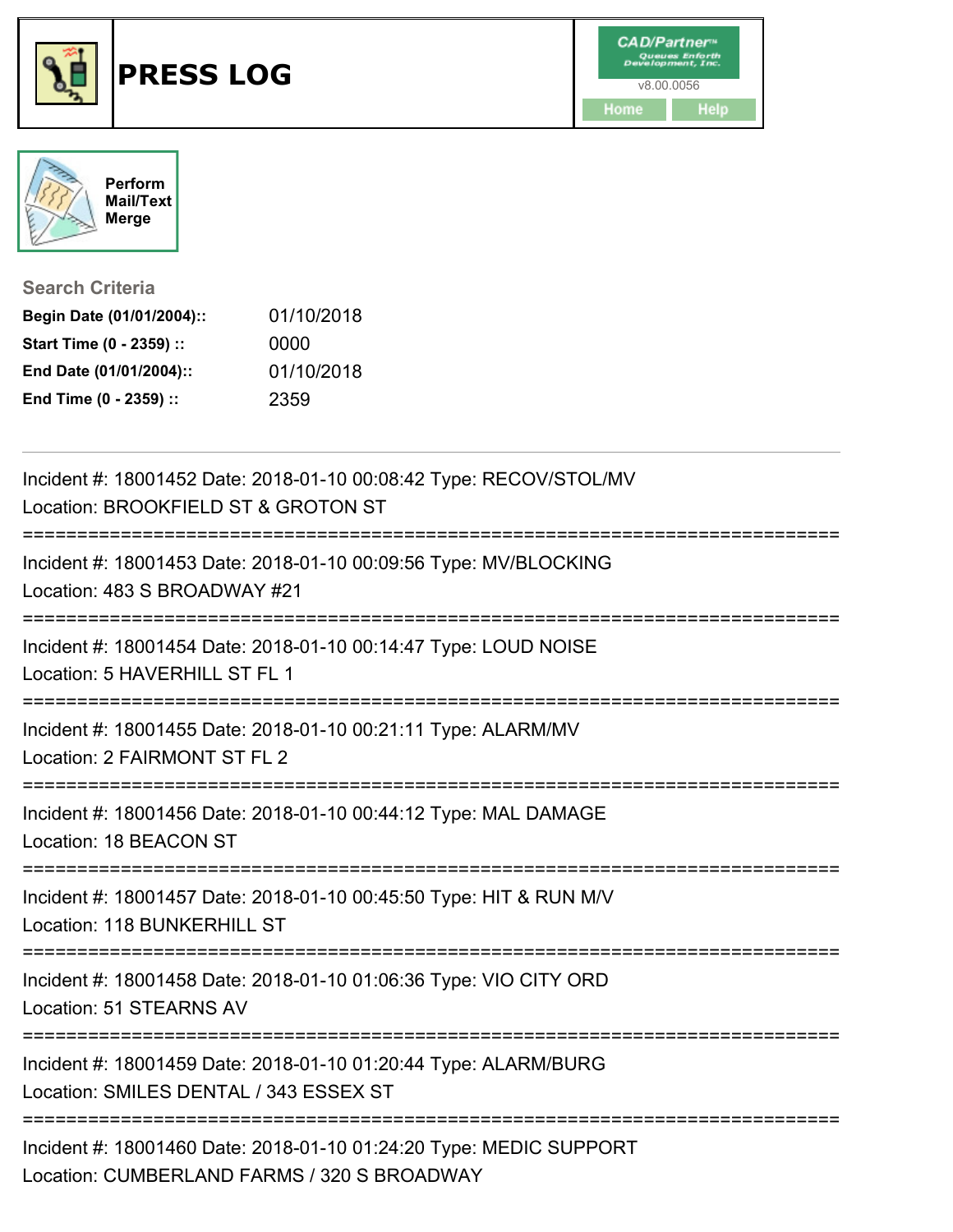| Incident #: 18001461 Date: 2018-01-10 01:26:43 Type: M/V STOP<br>Location: BROADWAY & LOWELL ST                                |
|--------------------------------------------------------------------------------------------------------------------------------|
| Incident #: 18001462 Date: 2018-01-10 01:27:14 Type: HIT & RUN M/V<br>Location: BUNKERHILL ST & PARK ST                        |
| Incident #: 18001463 Date: 2018-01-10 01:37:47 Type: M/V STOP<br>Location: 332 BROADWAY                                        |
| Incident #: 18001464 Date: 2018-01-10 01:40:20 Type: M/V STOP<br>Location: ANDOVER ST & BEACON ST                              |
| Incident #: 18001465 Date: 2018-01-10 01:44:42 Type: M/V STOP<br>Location: DUNKIN DONUTS / 104 MARSTON ST                      |
| Incident #: 18001466 Date: 2018-01-10 01:52:16 Type: SUS PERS/MV<br>Location: E HAVERHILL ST & PROSPECT ST                     |
| Incident #: 18001467 Date: 2018-01-10 02:06:03 Type: M/V STOP<br>Location: THORNTON AV & WATER ST                              |
| Incident #: 18001469 Date: 2018-01-10 02:08:42 Type: ALARM/BURG<br>Location: COMMUNITY DAYCARE / 7-11 BALLARD WY               |
| Incident #: 18001468 Date: 2018-01-10 02:09:04 Type: M/V STOP<br>Location: JACKSON ST & PARK ST                                |
| Incident #: 18001470 Date: 2018-01-10 02:13:23 Type: M/V STOP<br>Location: LAWRENCE ST & PARK ST                               |
| -------------------------<br>Incident #: 18001471 Date: 2018-01-10 02:19:48 Type: M/V STOP<br>Location: ESSEX ST & FRANKLIN ST |
| Incident #: 18001472 Date: 2018-01-10 02:20:38 Type: M/V STOP<br>Location: ARLINGTON ST & LAWRENCE ST                          |
| Incident #: 18001473 Date: 2018-01-10 02:25:07 Type: M/V STOP<br>Location: BRUCE ST & ERVING AV                                |
| Incident #: 18001474 Date: 2018-01-10 02:36:57 Type: M/V STOP<br>Location: 360 BROADWAY                                        |

===========================================================================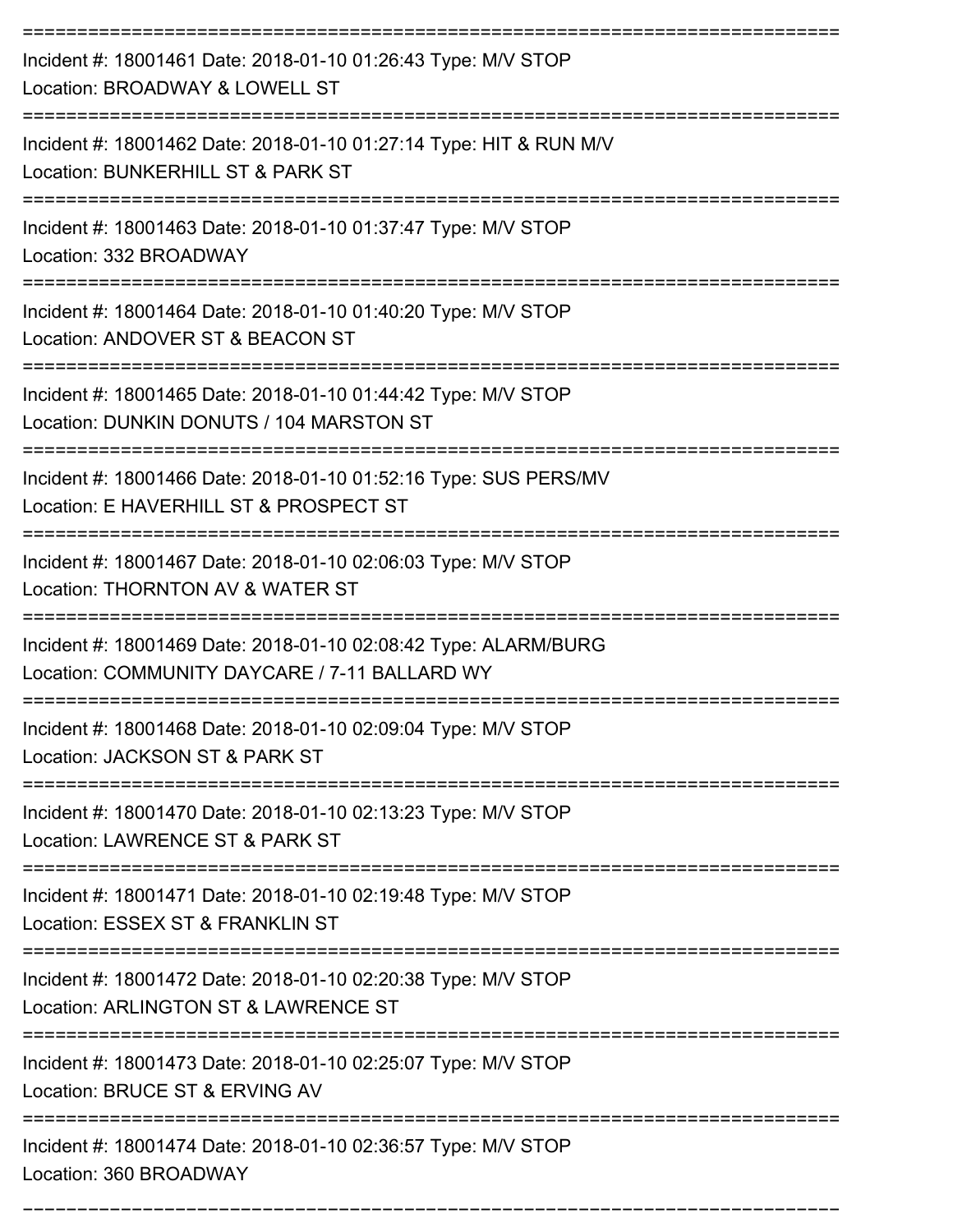| Incident #: 18001475 Date: 2018-01-10 02:37:11 Type: VIO CITY ORD<br><b>Location: BENNINGTON ST</b>                                   |
|---------------------------------------------------------------------------------------------------------------------------------------|
| Incident #: 18001476 Date: 2018-01-10 02:48:23 Type: DISTURBANCE<br>Location: 174 GARDEN ST FL 1                                      |
| Incident #: 18001477 Date: 2018-01-10 02:53:16 Type: CK WELL BEING<br>Location: 84A MARSTON ST                                        |
| Incident #: 18001478 Date: 2018-01-10 03:04:27 Type: SPECIAL CHECK<br>Location: TMOBILE / 73 WINTHROP AV                              |
| Incident #: 18001479 Date: 2018-01-10 03:06:34 Type: SPECIAL CHECK<br>Location: BOSTON MARKET/VERIZON / 435 WINTHROP AV               |
| Incident #: 18001480 Date: 2018-01-10 03:22:28 Type: M/V STOP<br>Location: LAWRENCE ST & METHUEN ST                                   |
| Incident #: 18001481 Date: 2018-01-10 03:28:58 Type: ALARM/BURG<br>Location: EXPRESS SHIPPING / 13 NEWBURY ST                         |
| Incident #: 18001482 Date: 2018-01-10 03:55:50 Type: M/V STOP<br>Location: 7 DURHAM ST                                                |
| Incident #: 18001483 Date: 2018-01-10 04:16:00 Type: DOMESTIC/PROG<br>Location: 383 HAVERHILL ST FL 3                                 |
| Incident #: 18001484 Date: 2018-01-10 05:23:22 Type: ALARM/BURG<br>Location: CENTRO AUTO MUSIC / 273 S UNION ST                       |
| Incident #: 18001485 Date: 2018-01-10 05:43:41 Type: M/V STOP<br>Location: S BROADWAY & SHATTUCK ST                                   |
| Incident #: 18001486 Date: 2018-01-10 05:44:49 Type: DISTURBANCE<br>Location: EMERGENCY CENTER LGH / 1 GENERAL ST                     |
| Incident #: 18001487 Date: 2018-01-10 06:07:32 Type: AUTO ACC/PI<br>Location: AMESBURY ST & COMMON ST                                 |
| ------------------<br>------------<br>Incident #: 18001488 Date: 2018-01-10 06:28:28 Type: ANIMAL COMPL<br><b>Location: SUNSET AV</b> |
|                                                                                                                                       |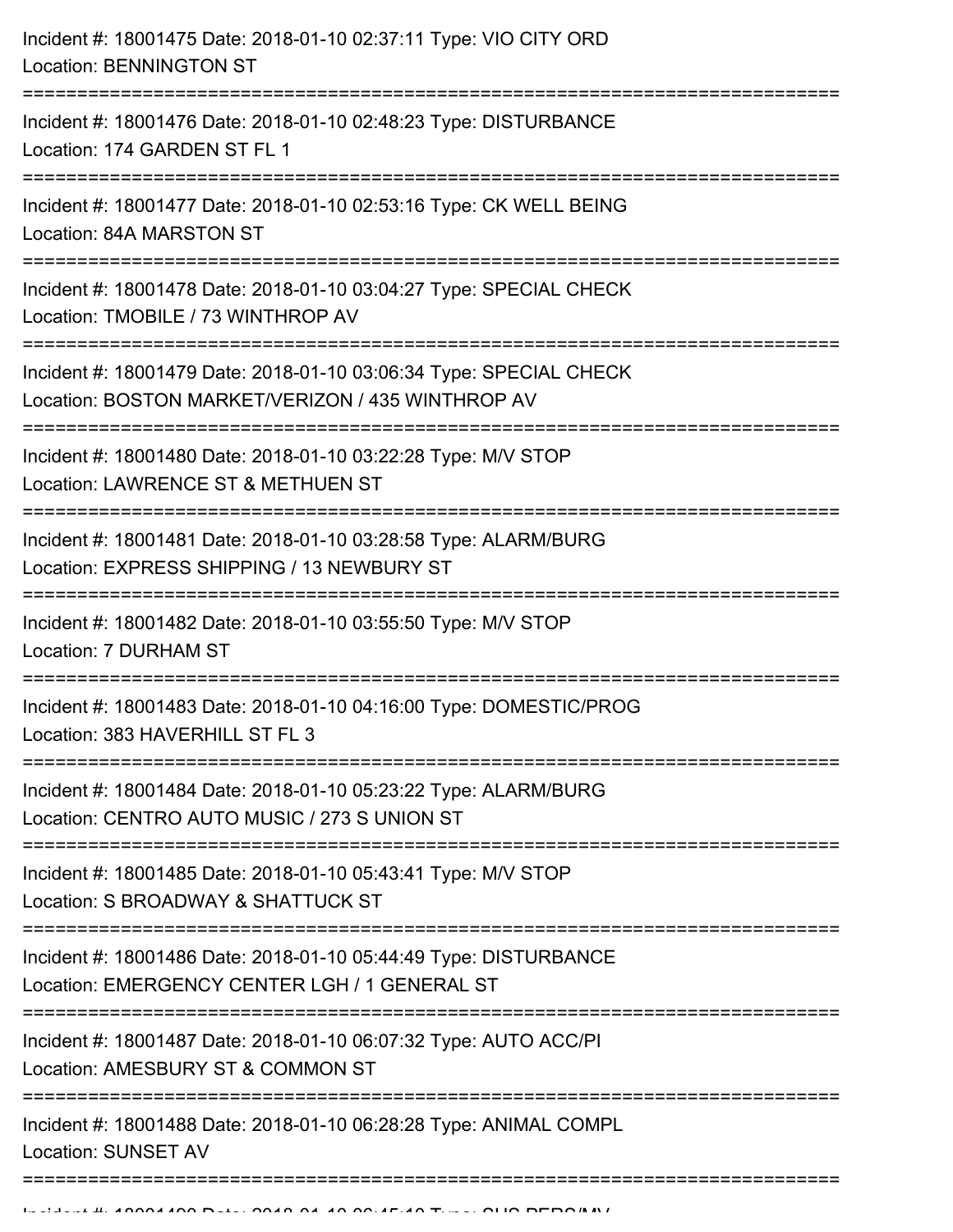| Location: 356 JACKSON ST                                                                                                                   |
|--------------------------------------------------------------------------------------------------------------------------------------------|
| Incident #: 18001489 Date: 2018-01-10 06:45:15 Type: GENERAL SERV<br>Location: 322 MARKET ST #2                                            |
| Incident #: 18001491 Date: 2018-01-10 07:00:58 Type: GENERAL SERV<br>Location: 62 MIDDLEBURY ST                                            |
| Incident #: 18001492 Date: 2018-01-10 07:19:00 Type: ALARM/BURG<br>Location: 53 BRADFORD ST #A                                             |
| Incident #: 18001493 Date: 2018-01-10 07:35:10 Type: GENERAL SERV<br>Location: BROMFIELD ST & WALNUT ST<br>_______________________________ |
| Incident #: 18001494 Date: 2018-01-10 07:41:42 Type: AUTO ACC/UNK PI<br>Location: E HAVERHILL ST & FERRY ST                                |
| Incident #: 18001495 Date: 2018-01-10 07:51:05 Type: AUTO ACC/NO PI<br>Location: BRUCE ST & ERVING AV                                      |
| Incident #: 18001496 Date: 2018-01-10 08:02:14 Type: AUTO ACC/NO PI<br>Location: BOSTON MARKET / 435 WINTHROP AV                           |
| Incident #: 18001497 Date: 2018-01-10 08:23:41 Type: AUTO ACC/NO PI<br>Location: PARK ST & SARATOGA ST                                     |
| Incident #: 18001498 Date: 2018-01-10 08:29:06 Type: 209A/SERVE<br>Location: 90 LOWELL ST                                                  |
| Incident #: 18001499 Date: 2018-01-10 08:29:42 Type: 209A/SERVE<br>Location: 90 LOWELL ST                                                  |
| Incident #: 18001500 Date: 2018-01-10 08:30:18 Type: 209A/SERVE<br>Location: 90 LOWELL ST                                                  |
| ====================<br>Incident #: 18001501 Date: 2018-01-10 08:32:33 Type: 209A/SERVE<br>Location: 90 LOWELL ST                          |
| Incident #: 18001502 Date: 2018-01-10 08:33:15 Type: 209A/SERVE<br>Location: 107 CAMBRIDGE ST                                              |
| Incident #: 18001503 Date: 2018-01-10 08:34:06 Type: 209A/SERVE                                                                            |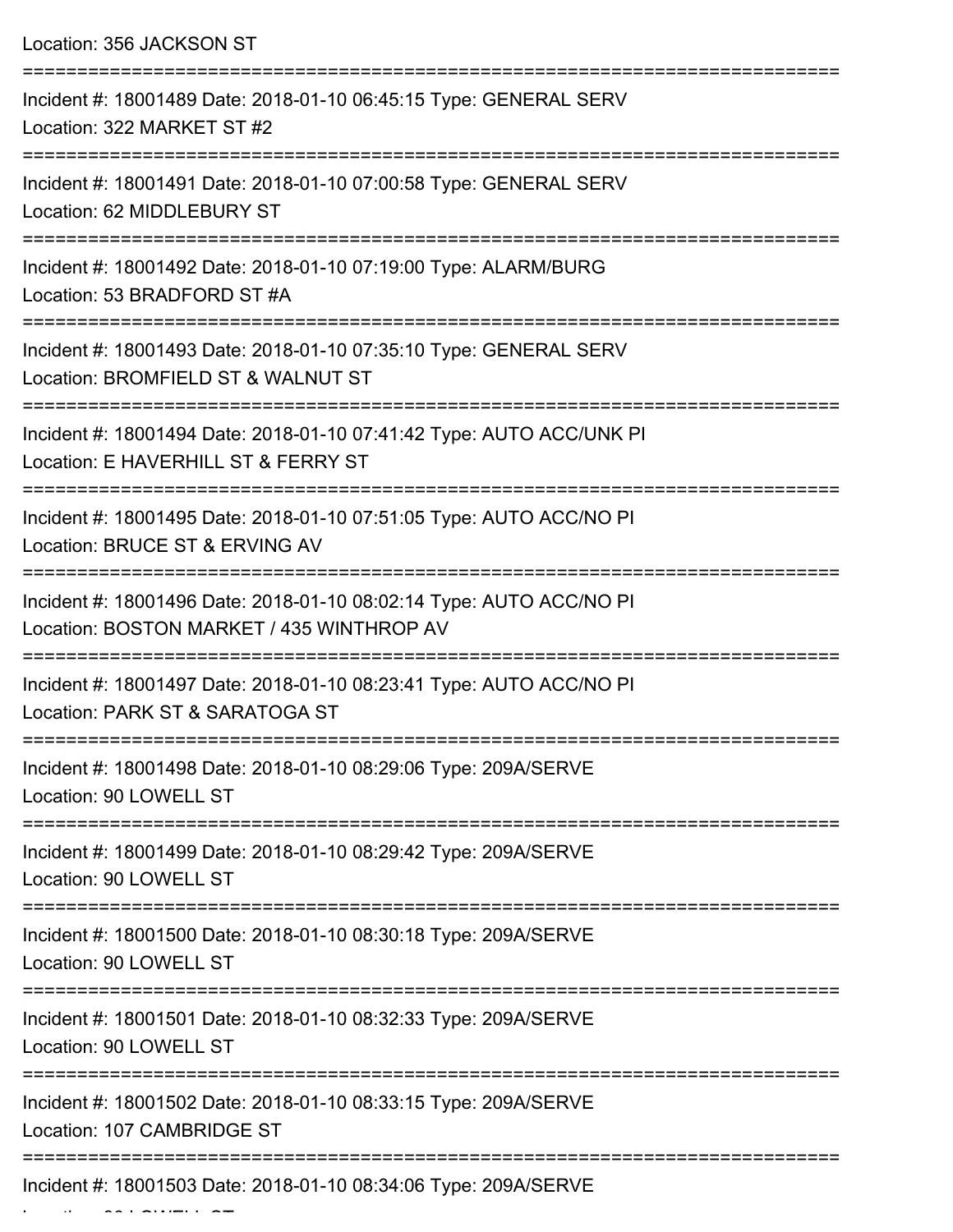| Incident #: 18001504 Date: 2018-01-10 08:36:17 Type: 209A/SERVE<br>Location: 90 LOWELL ST                                           |
|-------------------------------------------------------------------------------------------------------------------------------------|
| Incident #: 18001505 Date: 2018-01-10 08:37:11 Type: 209A/SERVE<br>Location: 55 BRUCE ST                                            |
| Incident #: 18001507 Date: 2018-01-10 08:37:59 Type: CLOSE STREET<br>Location: AVON ST & JACKSON ST                                 |
| Incident #: 18001506 Date: 2018-01-10 08:38:01 Type: 209A/SERVE<br>Location: 90 LOWELL ST                                           |
| Incident #: 18001508 Date: 2018-01-10 08:38:54 Type: 209A/SERVE<br>Location: 90 LOWELL ST                                           |
| Incident #: 18001509 Date: 2018-01-10 08:39:55 Type: 209A/SERVE<br>Location: 306 HOWARD ST                                          |
| Incident #: 18001510 Date: 2018-01-10 08:40:47 Type: M/V STOP<br>Location: 151 SALEM ST                                             |
| ======================================<br>Incident #: 18001511 Date: 2018-01-10 08:40:47 Type: 209A/SERVE<br>Location: 12 TENNEY ST |
| Incident #: 18001512 Date: 2018-01-10 08:41:41 Type: 209A/SERVE<br>Location: 90 LOWELL ST                                           |
| ----------------------------<br>Incident #: 18001513 Date: 2018-01-10 08:42:26 Type: 209A/SERVE<br>Location: 90 LOWELL ST           |
| Incident #: 18001514 Date: 2018-01-10 08:43:24 Type: SUS PERS/MV<br>Location: FALLS BRIDGE / null                                   |
| ------------------------------<br>Incident #: 18001515 Date: 2018-01-10 08:45:32 Type: 209A/SERVE<br>Location: 90 LOWELL ST         |
| Incident #: 18001516 Date: 2018-01-10 08:46:13 Type: 209A/SERVE<br>Location: 90 LOWELL ST                                           |
| Incident #: 18001517 Date: 2018-01-10 08:46:56 Type: 209A/SERVE<br>Location: 90 LOWELL ST                                           |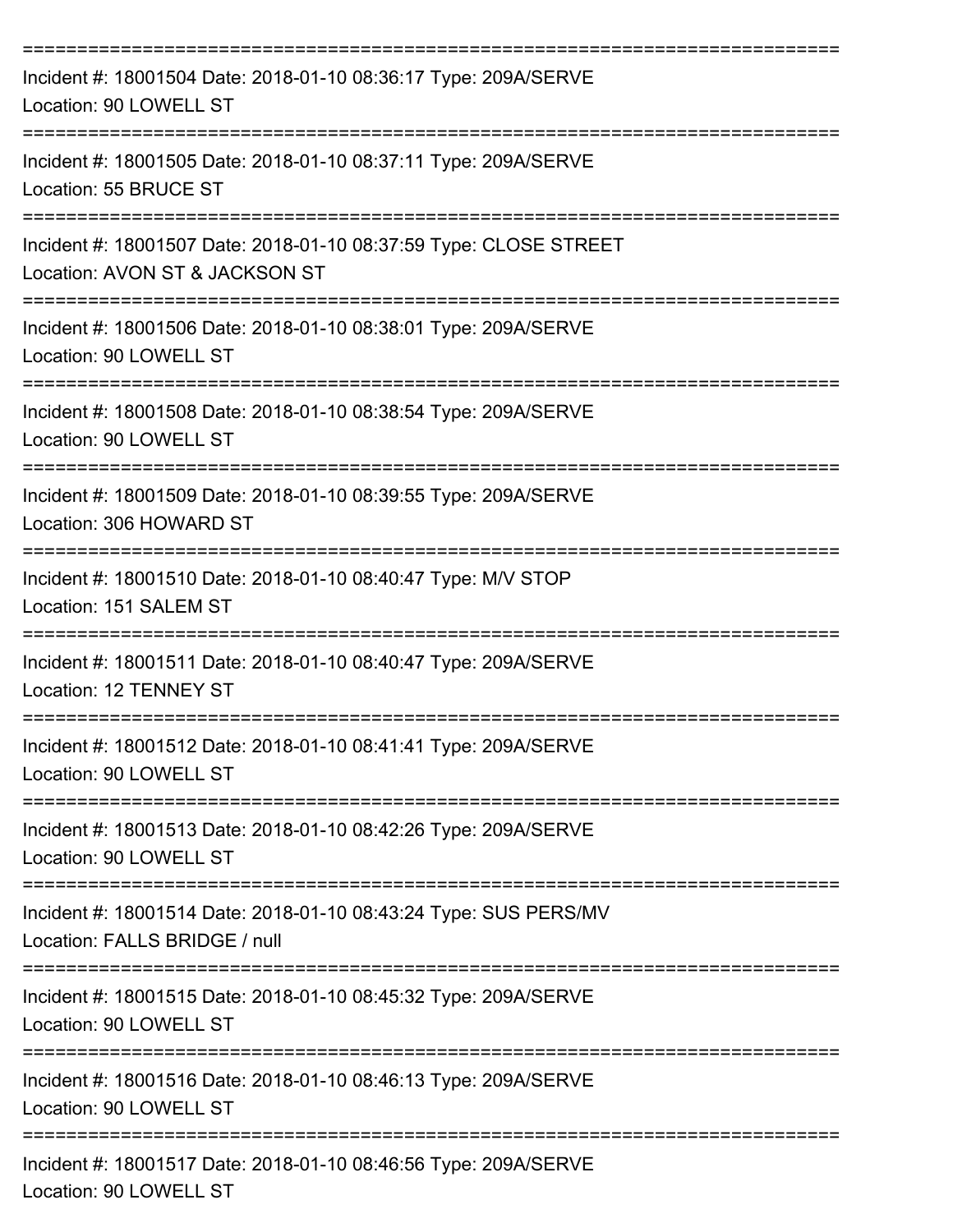Incident #: 18001518 Date: 2018-01-10 09:10:03 Type: AUTO ACC/PI Location: 139 PARK ST =========================================================================== Incident #: 18001519 Date: 2018-01-10 09:16:59 Type: PARK & WALK Location: BROADWAY & BRADFORD ST =========================================================================== Incident #: 18001520 Date: 2018-01-10 09:18:49 Type: MV/BLOCKING Location: BRANCO THE FLORIST / 89 ESSEX ST =========================================================================== Incident #: 18001521 Date: 2018-01-10 09:21:08 Type: SUS PERS/MV Location: BEACON AV & DUCKETT AV =========================================================================== Incident #: 18001522 Date: 2018-01-10 09:23:14 Type: INVESTIGATION Location: 90 LOWELL ST =========================================================================== Incident #: 18001523 Date: 2018-01-10 09:23:58 Type: INVESTIGATION Location: 90 LOWELL ST =========================================================================== Incident #: 18001524 Date: 2018-01-10 09:32:02 Type: TOW OF M/V Location: SACRED HEART PARISH / 321 S BROADWAY =========================================================================== Incident #: 18001525 Date: 2018-01-10 09:39:59 Type: WARRANT SERVE Location: 362 WATER ST =========================================================================== Incident #: 18001526 Date: 2018-01-10 09:44:58 Type: FRAUD Location: 139 FRANKLIN ST #1 =========================================================================== Incident #: 18001527 Date: 2018-01-10 09:50:04 Type: 209A/SERVE Location: 107 GARDEN ST =========================================================================== Incident #: 18001528 Date: 2018-01-10 09:56:54 Type: LOST PROPERTY Location: 311 WATER ST #11 =========================================================================== Incident #: 18001529 Date: 2018-01-10 09:57:30 Type: PARK & WALK Location: BRADFORD ST & BROADWAY =========================================================================== Incident #: 18001531 Date: 2018-01-10 10:04:41 Type: LOST PROPERTY Location: 383 HAVERHILL ST #14 =========================================================================== Incident #: 18001530 Date: 2018-01-10 10:06:12 Type: M/V STOP Location: BROADWAY & FLORENCE ST ===========================================================================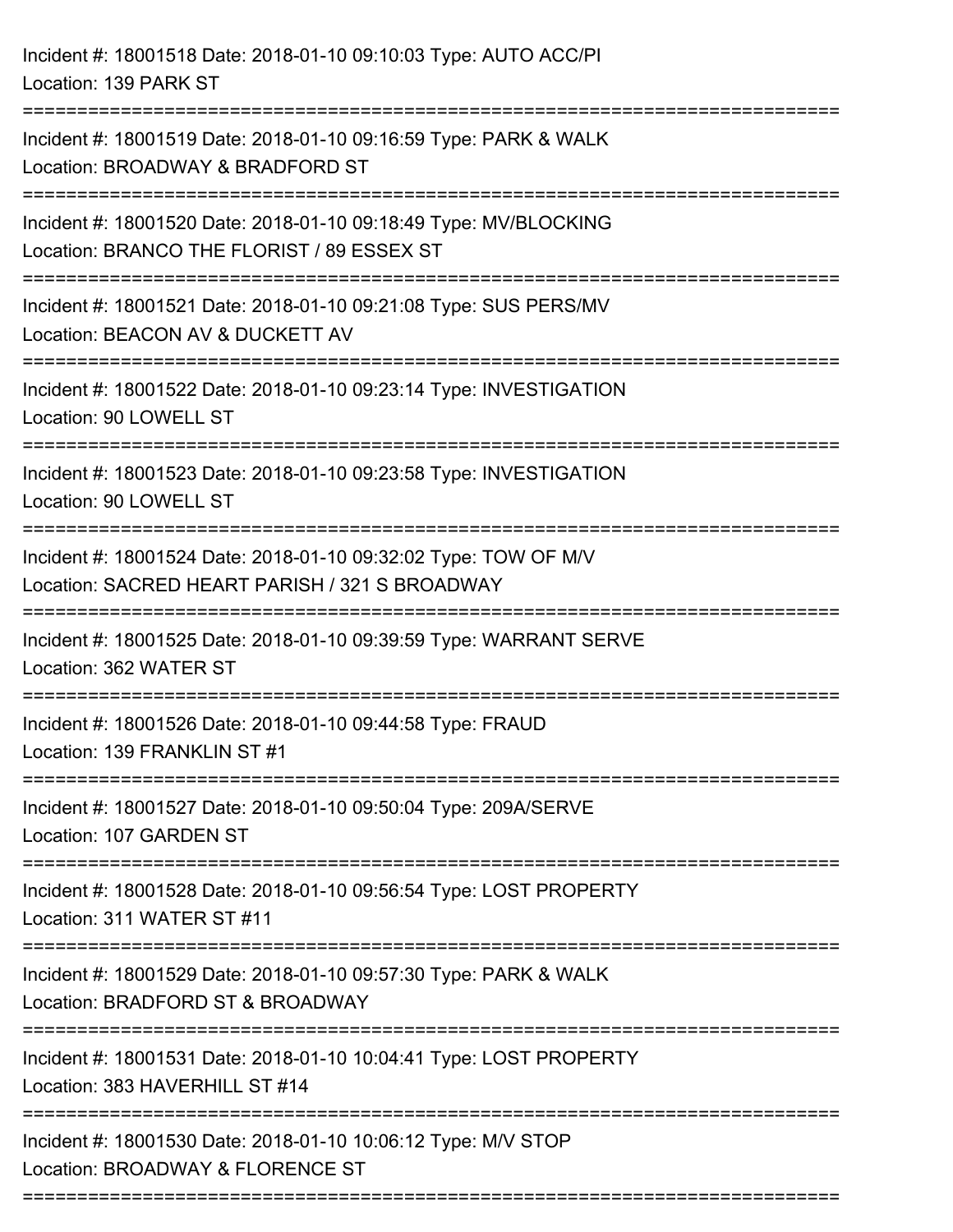| Incident #: 18001532 Date: 2018-01-10 10:10:24 Type: 209A/SERVE<br>Location: 112 STEARNS AV                                                     |
|-------------------------------------------------------------------------------------------------------------------------------------------------|
| ======================<br>Incident #: 18001533 Date: 2018-01-10 10:30:21 Type: 209A/SERVE<br>Location: 234 BAILEY ST                            |
| Incident #: 18001534 Date: 2018-01-10 10:34:34 Type: M/V STOP<br>Location: 135 BROADWAY                                                         |
| Incident #: 18001535 Date: 2018-01-10 10:35:22 Type: ALARM/BURG<br>Location: LAWRENCE FIRE DEPT / AMES ST<br>---------------------------------- |
| Incident #: 18001536 Date: 2018-01-10 10:37:17 Type: SUS PERS/MV<br>Location: DOLCE VITA PROPERTY / 50 COMMON ST                                |
| Incident #: 18001537 Date: 2018-01-10 10:51:21 Type: MAN DOWN<br>Location: 431 COMMON ST                                                        |
| Incident #: 18001538 Date: 2018-01-10 10:53:57 Type: M/V STOP<br>Location: 362 ESSEX ST                                                         |
| Incident #: 18001539 Date: 2018-01-10 10:56:08 Type: M/V STOP<br>Location: ESSEX ST & NEWBURY ST                                                |
| Incident #: 18001540 Date: 2018-01-10 10:58:08 Type: M/V STOP<br>Location: 500 MERRIMACK ST                                                     |
| Incident #: 18001541 Date: 2018-01-10 11:05:39 Type: M/V STOP<br>Location: TACO BELL / 79 WINTHROP AV                                           |
| Incident #: 18001542 Date: 2018-01-10 11:07:47 Type: M/V STOP<br>Location: 222 ESSEX ST                                                         |
| Incident #: 18001543 Date: 2018-01-10 11:09:53 Type: M/V STOP<br>Location: FRANKLIN ST & LOWELL ST                                              |
| Incident #: 18001544 Date: 2018-01-10 11:16:29 Type: M/V STOP<br>Location: 200 WINTHROP AV                                                      |
| Incident #: 18001545 Date: 2018-01-10 11:36:29 Type: M/V STOP<br>Location: BEDFORD ST & MARGIN ST                                               |
|                                                                                                                                                 |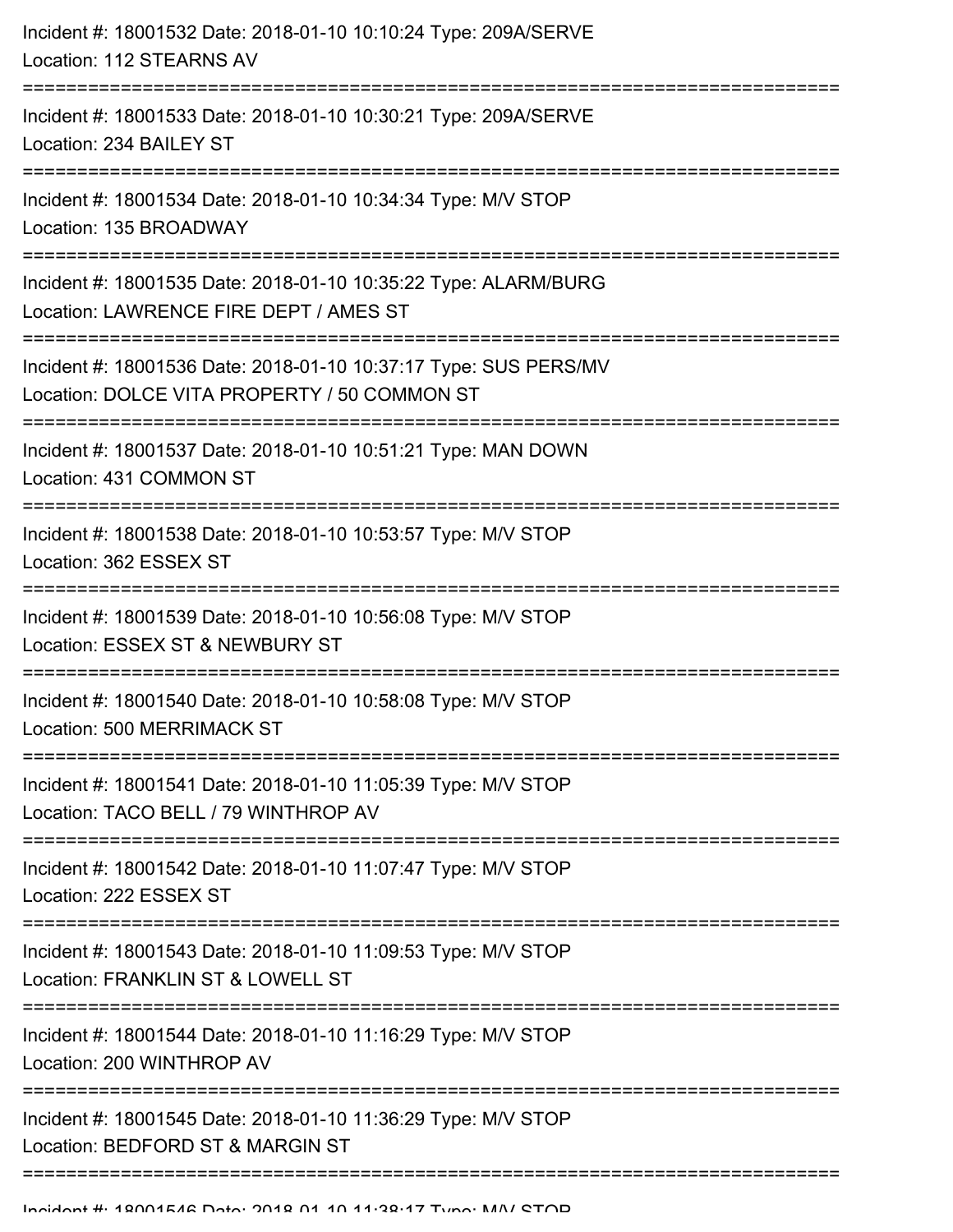Location: BLANCHARD ST & SALEM ST =========================================================================== Incident #: 18001547 Date: 2018-01-10 11:39:28 Type: SUS PERS/MV Location: 24 BERNARD AV =========================================================================== Incident #: 18001548 Date: 2018-01-10 11:40:12 Type: UNKNOWN PROB Location: 4 HAMPSHIRE ST =========================================================================== Incident #: 18001549 Date: 2018-01-10 11:42:52 Type: M/V STOP Location: ESSEX ST =========================================================================== Incident #: 18001550 Date: 2018-01-10 11:42:54 Type: FRAUD Location: 16 BELMONT ST =========================================================================== Incident #: 18001551 Date: 2018-01-10 12:08:36 Type: PARK & WALK Location: BRADFORD ST & BROADWAY =========================================================================== Incident #: 18001552 Date: 2018-01-10 12:11:08 Type: LIC PLATE STO Location: 18 CONGRESS ST =========================================================================== Incident #: 18001553 Date: 2018-01-10 12:12:36 Type: M/V STOP Location: LAWRENCE ST & LEBANON ST =========================================================================== Incident #: 18001554 Date: 2018-01-10 12:16:15 Type: DK (DRUNK) Location: ST VINCENT DEPAUL THRIFT STORE / 42 FRANKLIN ST =========================================================================== Incident #: 18001555 Date: 2018-01-10 12:22:46 Type: MAL DAMAGE Location: 62 HILLSIDE AV =========================================================================== Incident #: 18001556 Date: 2018-01-10 12:33:31 Type: INVEST CONT Location: 225 ESSEX ST =========================================================================== Incident #: 18001557 Date: 2018-01-10 12:33:33 Type: NOTIFICATION Location: 10 JASPER ST =========================================================================== Incident #: 18001558 Date: 2018-01-10 12:36:53 Type: AUTO ACC/NO PI Location: LAWRENCE ST & PARK ST =========================================================================== Incident #: 18001559 Date: 2018-01-10 12:42:54 Type: SUICIDE ATTEMPT Location: ARBOUR COUNSELING / 599 CANAL ST FL 3RD FL =========================================================================== Incident #: 18001560 Date: 2018-01-10 12:43:51 Type: AUTO ACC/NO PI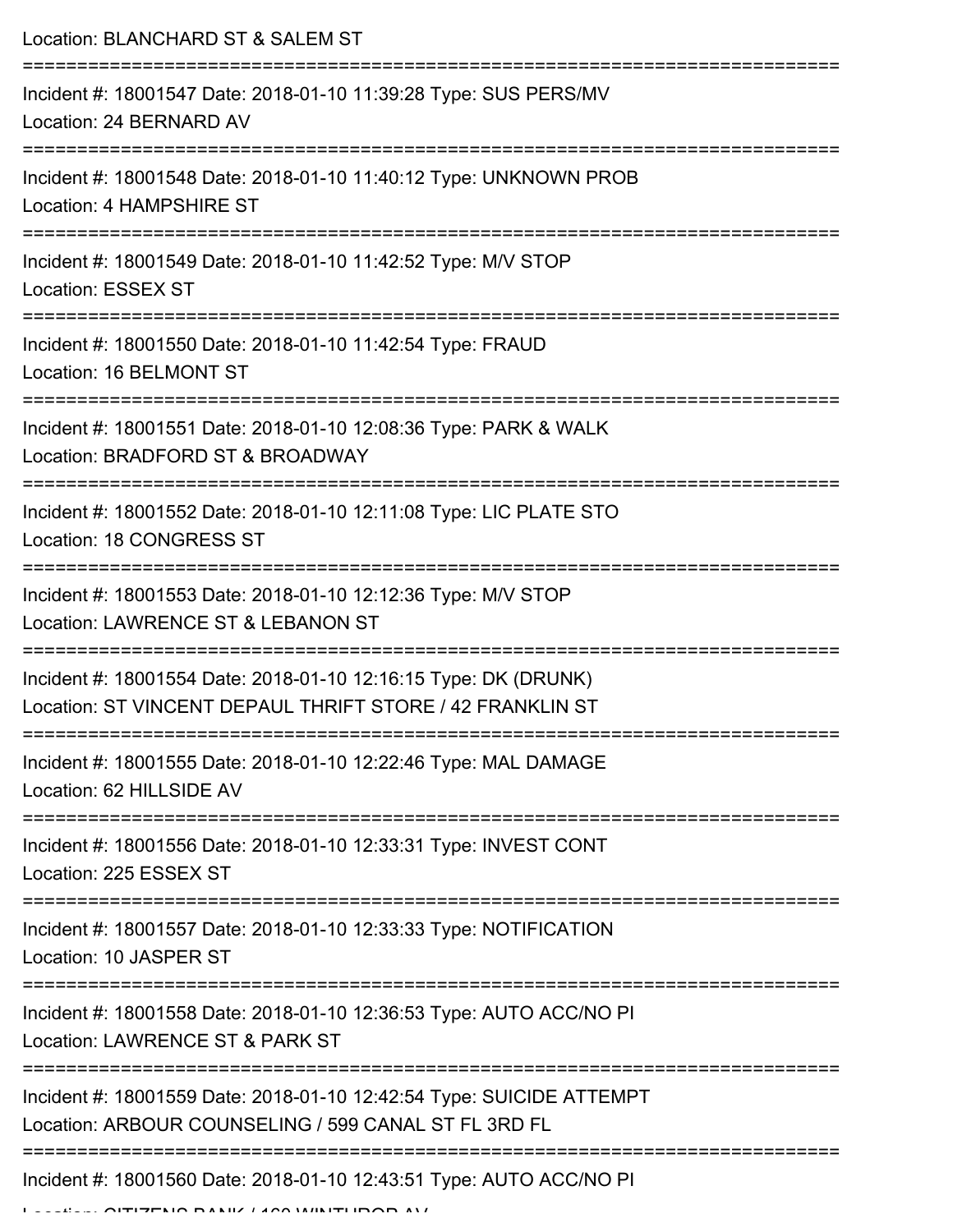| Incident #: 18001561 Date: 2018-01-10 12:46:34 Type: SEX OFFENDER<br>Location: 90 LOWELL ST                      |
|------------------------------------------------------------------------------------------------------------------|
| Incident #: 18001562 Date: 2018-01-10 12:56:38 Type: ASSSIT AMBULANC<br>Location: 275 ANDOVER ST FL 3RD FL       |
| Incident #: 18001563 Date: 2018-01-10 13:03:12 Type: TOW OF M/V<br>Location: DOYLE ST & WATER ST                 |
| Incident #: 18001564 Date: 2018-01-10 13:09:50 Type: DRUG VIO<br>Location: ELIZABETH ST & LOWELL ST              |
| Incident #: 18001565 Date: 2018-01-10 13:11:32 Type: M/V STOP<br>Location: 185 BROADWAY                          |
| Incident #: 18001566 Date: 2018-01-10 13:18:30 Type: M/V STOP<br>Location: LOWELL ST & WINTER ST                 |
| Incident #: 18001567 Date: 2018-01-10 13:23:31 Type: AUTO ACC/NO PI<br>Location: 241 S UNION ST                  |
| Incident #: 18001568 Date: 2018-01-10 13:25:57 Type: M/V STOP<br>Location: LOWELL ST & WINTER ST                 |
| Incident #: 18001569 Date: 2018-01-10 13:33:07 Type: M/V STOP<br>Location: 208 BROADWAY                          |
| Incident #: 18001570 Date: 2018-01-10 13:42:37 Type: M/V STOP<br>Location: FRANKLIN ST & LOWELL ST               |
| Incident #: 18001571 Date: 2018-01-10 13:51:03 Type: LOST PROPERTY<br>Location: 26 SHAWSHEEN CT                  |
| ===============<br>Incident #: 18001573 Date: 2018-01-10 13:52:08 Type: AUTO ACC/UNK PI<br>Location: WINTHROP AV |
| Incident #: 18001572 Date: 2018-01-10 13:52:12 Type: UNWANTEDGUEST<br>Location: KIA / 1 COMMONWEALTH DR          |
| Incident #: 18001574 Date: 2018-01-10 13:57:46 Type: AUTO ACC/NO PI<br>Location: 305 ESSEX ST                    |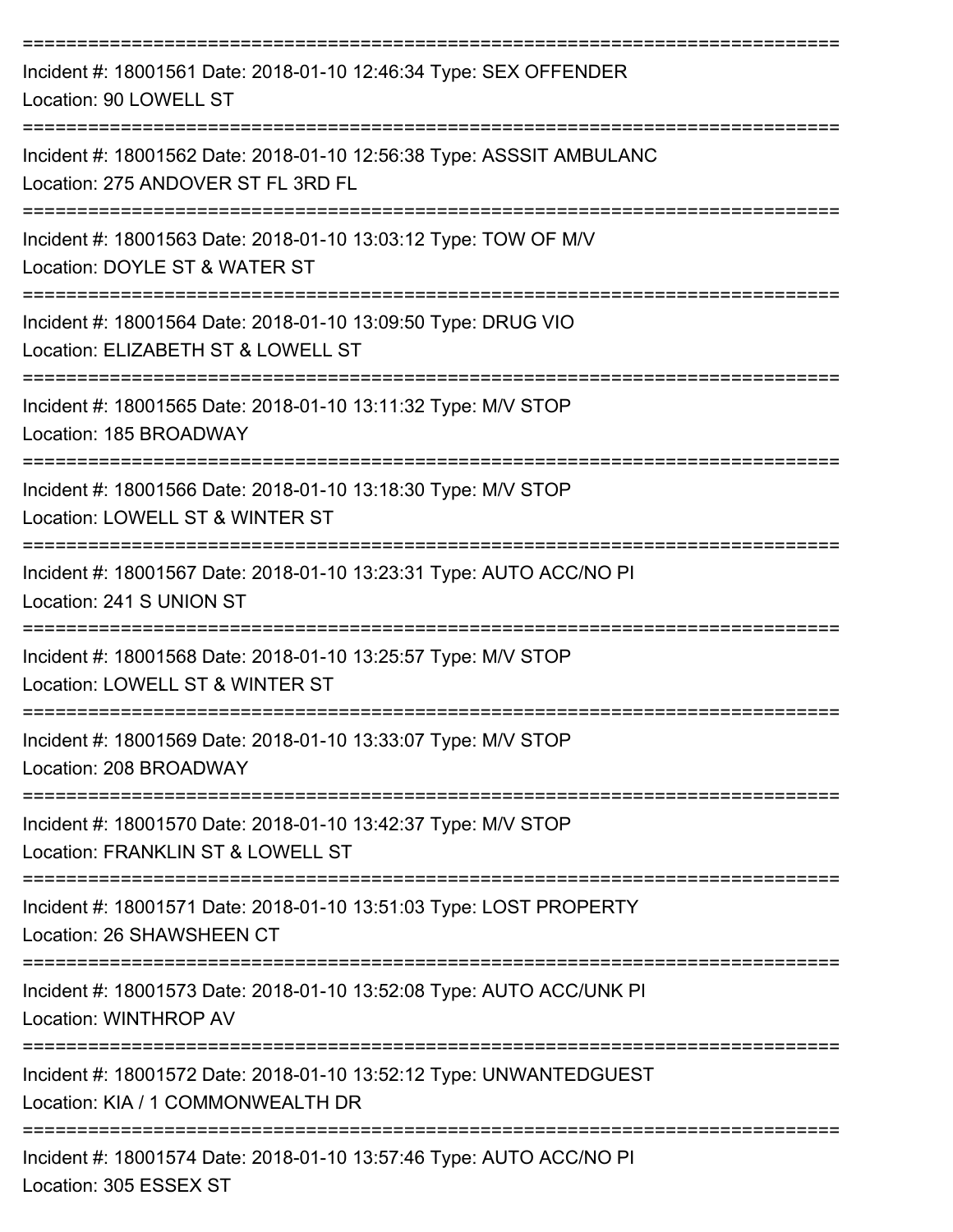| Incident #: 18001576 Date: 2018-01-10 14:06:08 Type: M/V STOP<br>Location: 314 ESSEX ST                                         |
|---------------------------------------------------------------------------------------------------------------------------------|
| Incident #: 18001577 Date: 2018-01-10 14:18:53 Type: AUTO ACC/NO PI<br>Location: BIGELOW ST & CARLETON ST                       |
| Incident #: 18001578 Date: 2018-01-10 14:23:10 Type: MEDIC SUPPORT<br>Location: 29 JOSEPHINE AV                                 |
| Incident #: 18001579 Date: 2018-01-10 14:35:35 Type: THREATS<br>Location: 169 HAVERHILL ST                                      |
| Incident #: 18001580 Date: 2018-01-10 14:44:14 Type: ALARM/BURG<br>Location: ST MARYS ELEMENTARY SCHOOL MASS / 301 HAVERHILL ST |
| Incident #: 18001581 Date: 2018-01-10 14:44:40 Type: FRAUD<br>Location: 41 DURHAM ST                                            |
| Incident #: 18001582 Date: 2018-01-10 14:50:44 Type: WARRANT SERVE<br>Location: 2 APPLETON ST                                   |
| Incident #: 18001583 Date: 2018-01-10 14:52:49 Type: LARCENY/PAST<br>Location: 1 GROCERY WY                                     |
| Incident #: 18001584 Date: 2018-01-10 15:02:49 Type: HIT & RUN PRO<br>Location: BROADWAY & ESSEX ST                             |
| Incident #: 18001585 Date: 2018-01-10 15:07:04 Type: HARASSMENT<br>Location: 309 HOWARD ST                                      |
| Incident #: 18001586 Date: 2018-01-10 15:10:51 Type: UNKNOWN PROB<br>Location: 176 WILLOW ST                                    |
| Incident #: 18001587 Date: 2018-01-10 15:10:59 Type: HIT & RUN M/V<br>Location: 46 BENNINGTON ST #2                             |
| Incident #: 18001588 Date: 2018-01-10 15:16:21 Type: SUS PERS/MV<br>Location: FERRY ST & PLEASANT ST                            |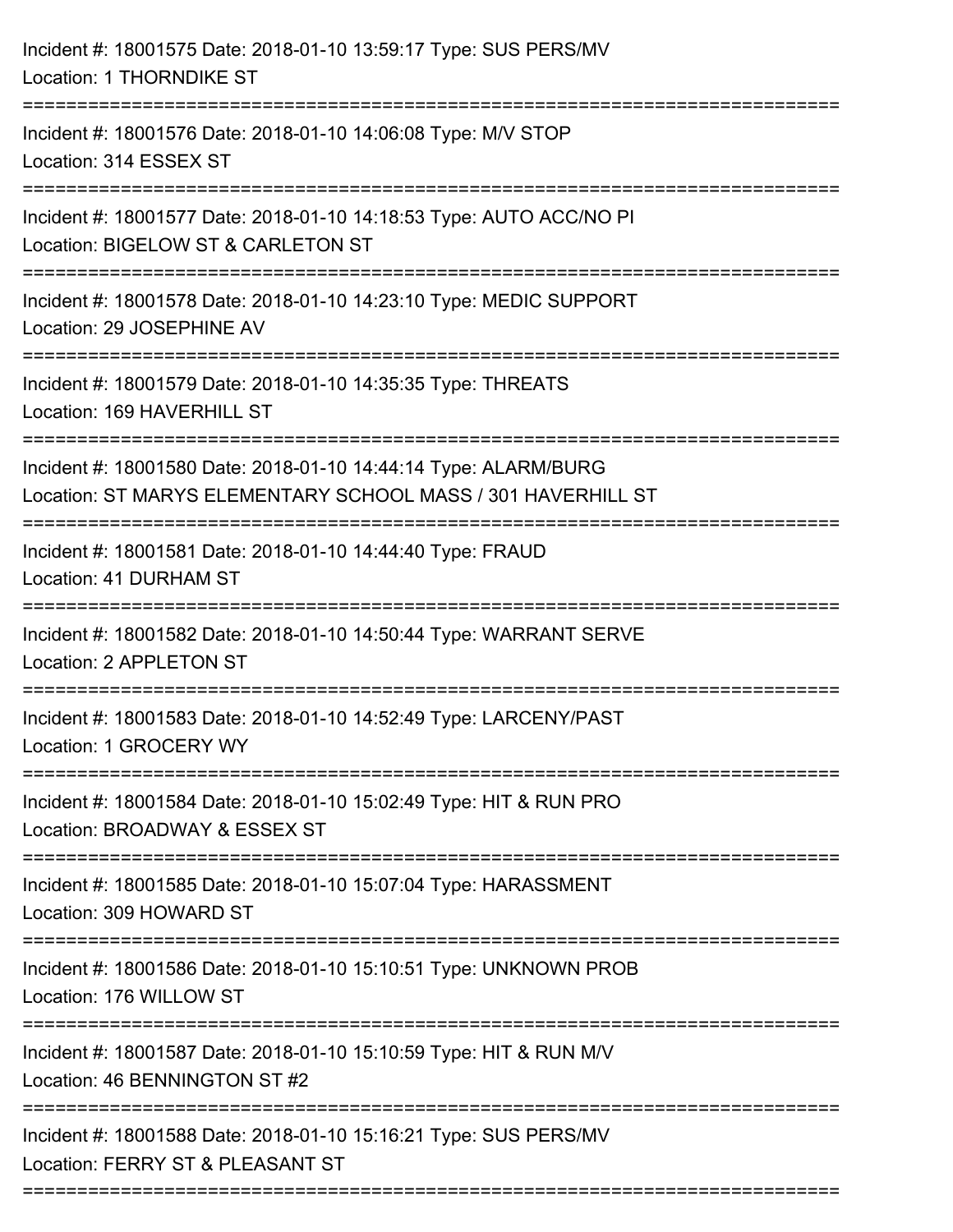| Location: 28 ALDER ST                                                                                                   |
|-------------------------------------------------------------------------------------------------------------------------|
| Incident #: 18001590 Date: 2018-01-10 15:27:22 Type: GENERAL SERV<br>Location: 439 S UNION ST                           |
| ======================<br>Incident #: 18001591 Date: 2018-01-10 15:34:01 Type: SUS PERS/MV<br>Location: 141 AMESBURY ST |
| Incident #: 18001592 Date: 2018-01-10 15:38:27 Type: DISTURBANCE<br>Location: AVON ST & BRUCE ST                        |
| Incident #: 18001593 Date: 2018-01-10 15:39:49 Type: AUTO ACC/NO PI<br>Location: 86 HAVERHILL ST                        |
| Incident #: 18001594 Date: 2018-01-10 15:42:59 Type: DISTURBANCE<br>Location: 73 WINTHROP AV                            |
| Incident #: 18001595 Date: 2018-01-10 15:43:21 Type: AUTO ACC/NO PI<br>Location: 99 TREMONT ST                          |
| Incident #: 18001596 Date: 2018-01-10 15:48:36 Type: MEDIC SUPPORT<br>Location: 1 RESERVOIR DR                          |
| Incident #: 18001599 Date: 2018-01-10 15:53:20 Type: INVESTIGATION<br>Location: 183 HAVERHILL ST                        |
| Incident #: 18001598 Date: 2018-01-10 15:53:33 Type: M/V STOP<br>Location: 263 ESSEX ST                                 |
| Incident #: 18001597 Date: 2018-01-10 15:54:12 Type: M/V STOP<br>Location: ELM ST & UNION ST                            |
| Incident #: 18001600 Date: 2018-01-10 16:05:54 Type: AUTO ACC/NO PI<br>Location: 229 S UNION ST                         |
| Incident #: 18001601 Date: 2018-01-10 16:21:40 Type: M/V STOP<br>Location: 896 ESSEX ST                                 |
| Incident #: 18001602 Date: 2018-01-10 16:41:21 Type: INVEST CONT<br>Location: 137 WILLOW ST                             |
| Incident #: 18001603 Date: 2018-01-10 16:44:01 Type: HIT & RUN M/V                                                      |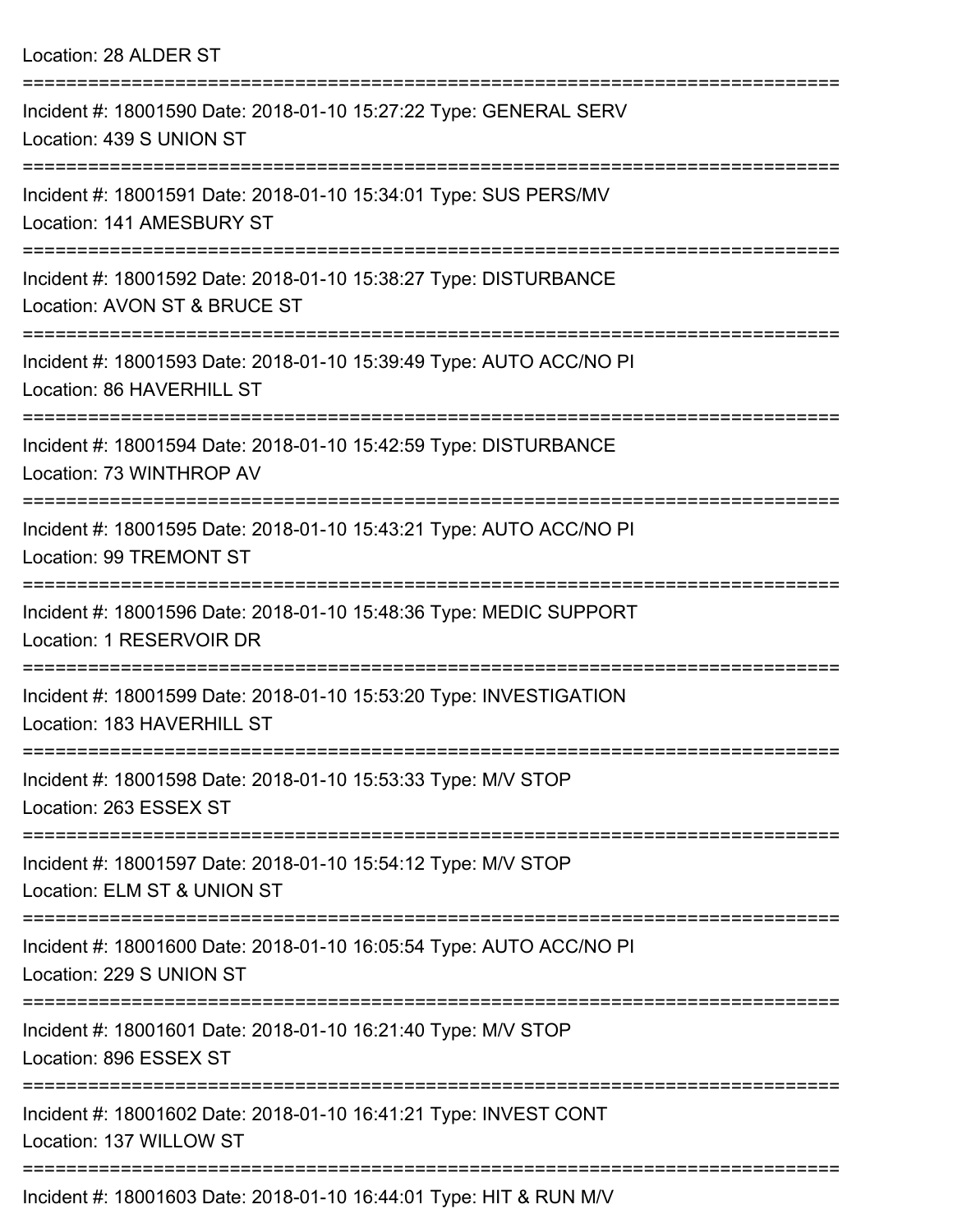| Location: 10 RAILROAD ST                                                                                                                                                              |
|---------------------------------------------------------------------------------------------------------------------------------------------------------------------------------------|
| Incident #: 18001604 Date: 2018-01-10 16:46:47 Type: UNWANTEDGUEST<br>Location: 70 N PARISH RD                                                                                        |
| Incident #: 18001605 Date: 2018-01-10 16:47:54 Type: MV/BLOCKING<br>Location: 37 ORCHARD ST                                                                                           |
| Incident #: 18001606 Date: 2018-01-10 16:48:08 Type: VIO CITY ORD<br><b>Location: SPRING ST</b>                                                                                       |
| Incident #: 18001607 Date: 2018-01-10 17:08:46 Type: AUTO ACC/NO PI<br>Location: ESSEX ST & UNION ST                                                                                  |
| Incident #: 18001608 Date: 2018-01-10 17:10:05 Type: AUTO ACC/NO PI<br>Location: 600 CANAL ST                                                                                         |
| Incident #: 18001609 Date: 2018-01-10 17:10:57 Type: UNWANTEDGUEST<br>Location: 330 JACKSON ST                                                                                        |
| Incident #: 18001610 Date: 2018-01-10 17:13:23 Type: MV/BLOCKING<br>Location: 56 LEXINGTON ST                                                                                         |
| ---------------------<br>Incident #: 18001612 Date: 2018-01-10 17:27:58 Type: AUTO ACC/NO PI<br>Location: 58 SPRINGFIELD ST                                                           |
| ==================================<br>============================<br>Incident #: 18001611 Date: 2018-01-10 17:28:00 Type: AUTO ACC/NO PI<br>Location: GULF STATION / 325 WINTHROP AV |
| Incident #: 18001613 Date: 2018-01-10 17:42:01 Type: AUTO ACC/NO PI<br>Location: 206 S BROADWAY                                                                                       |
| Incident #: 18001614 Date: 2018-01-10 17:44:18 Type: AMBULANCE ASSSI<br>Location: 28 SUMMER ST #3                                                                                     |
| Incident #: 18001615 Date: 2018-01-10 17:48:22 Type: AUTO ACC/NO PI<br>Location: YMCA / 40 LAWRENCE ST                                                                                |
| Incident #: 18001616 Date: 2018-01-10 17:53:01 Type: CK WELL BEING<br>Location: 47 MYRTLE ST FL 3                                                                                     |
| Incident #: 18001617 Date: 2018-01-10 18:12:31 Type: ALARM/BURG                                                                                                                       |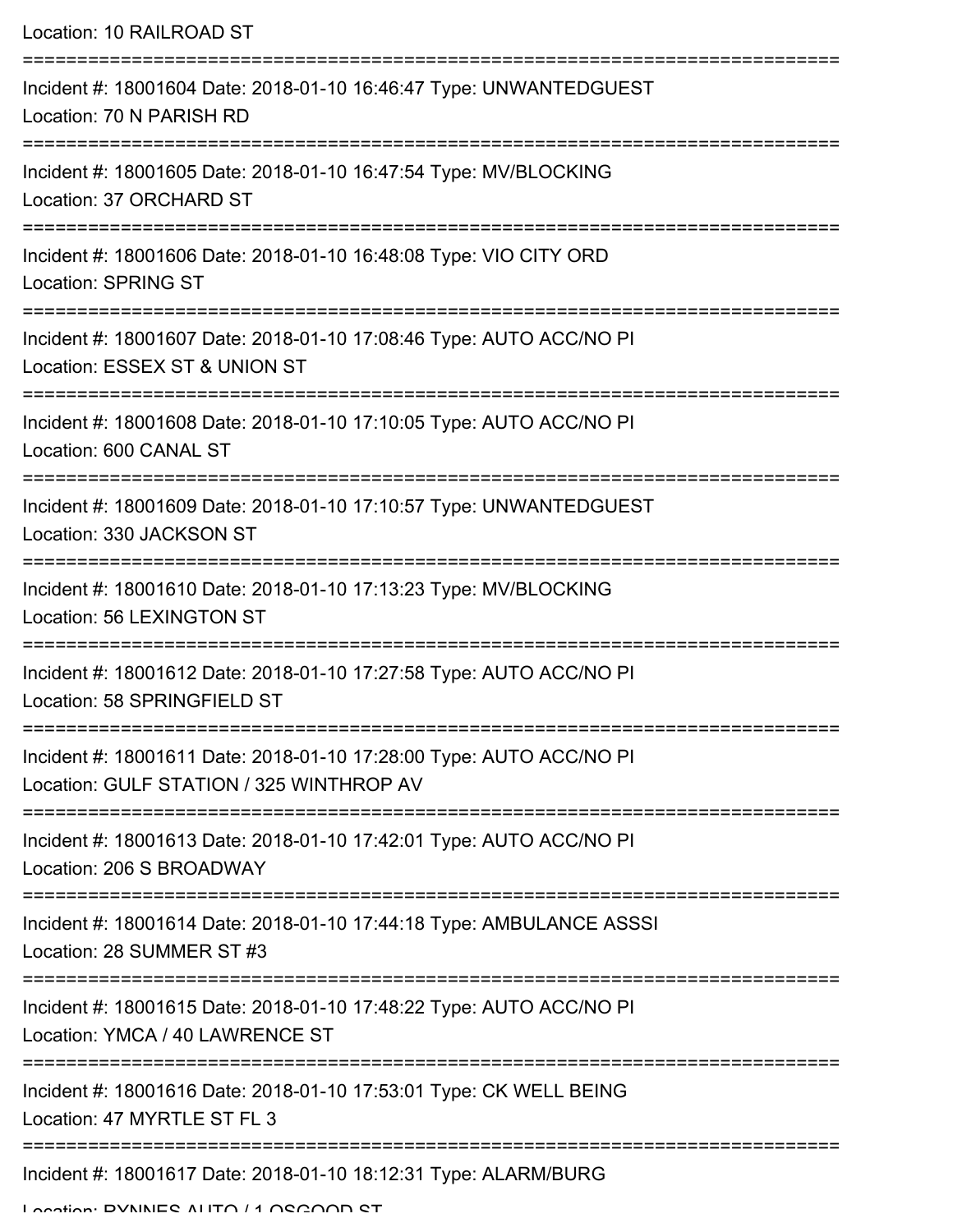| Incident #: 18001618 Date: 2018-01-10 18:20:00 Type: M/V STOP<br>Location: BROADWAY & LOWELL ST               |
|---------------------------------------------------------------------------------------------------------------|
| Incident #: 18001619 Date: 2018-01-10 18:26:59 Type: M/V STOP<br>Location: BROADWAY & LOWELL ST               |
| Incident #: 18001620 Date: 2018-01-10 18:27:33 Type: HIT & RUN M/V<br>Location: 26 SARATOGA ST                |
| Incident #: 18001621 Date: 2018-01-10 18:31:23 Type: HIT & RUN M/V<br>Location: 112 STEARNS AVE               |
| Incident #: 18001622 Date: 2018-01-10 18:37:04 Type: GENERAL SERV<br>Location: WINTHROP AV                    |
| Incident #: 18001623 Date: 2018-01-10 18:38:05 Type: M/V STOP<br>Location: BROADWAY & LOWELL ST               |
| Incident #: 18001624 Date: 2018-01-10 18:41:37 Type: SUS PERS/MV<br>Location: 5 CROSS ST                      |
| Incident #: 18001626 Date: 2018-01-10 18:52:23 Type: MISSING PERS<br>Location: 131 S UNION ST FL 2            |
| Incident #: 18001625 Date: 2018-01-10 18:52:25 Type: INVEST CONT<br>Location: 19 WINTER ST                    |
| Incident #: 18001627 Date: 2018-01-10 18:55:10 Type: M/V STOP<br>Location: WINTHROP AV                        |
| Incident #: 18001628 Date: 2018-01-10 19:15:18 Type: M/V STOP<br>Location: 36 CROSS ST                        |
| Incident #: 18001629 Date: 2018-01-10 19:28:31 Type: M/V STOP<br>Location: BROADWAY & LOWELL ST               |
| Incident #: 18001630 Date: 2018-01-10 19:33:20 Type: ALARM/BURG<br>Location: EXPRESS SHIPPING / 13 NEWBURY ST |
| Incident #: 18001631 Date: 2018-01-10 19:36:43 Type: M/V STOP<br>Location: HAMPSHIRE ST & HAVERHILL ST        |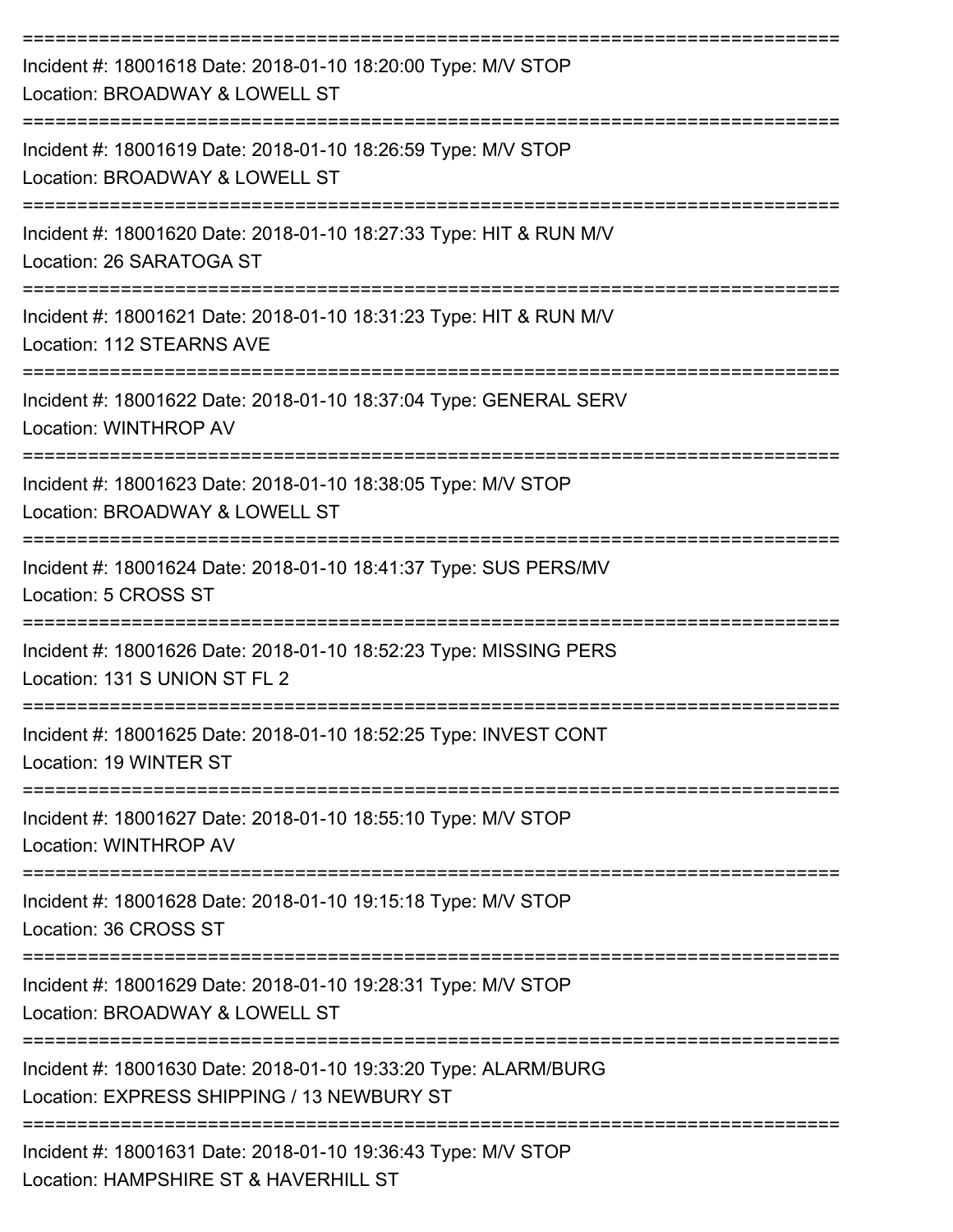| Incident #: 18001632 Date: 2018-01-10 19:40:22 Type: MISSING PERS<br>Location: 83 WALNUT ST FL 1            |
|-------------------------------------------------------------------------------------------------------------|
| Incident #: 18001633 Date: 2018-01-10 20:01:58 Type: UNWANTEDGUEST<br>Location: 230 ESSEX ST                |
| Incident #: 18001634 Date: 2018-01-10 20:18:36 Type: INVEST CONT<br>Location: 533 LOWELL ST                 |
| Incident #: 18001635 Date: 2018-01-10 20:25:29 Type: M/V STOP<br>Location: BERKELEY ST & SWAN ST            |
| Incident #: 18001636 Date: 2018-01-10 20:27:12 Type: MEDIC SUPPORT<br>Location: BURGER KING / 187 BROADWAY  |
| Incident #: 18001637 Date: 2018-01-10 20:28:50 Type: M/V STOP<br>Location: 50 ESSEX ST                      |
| Incident #: 18001638 Date: 2018-01-10 20:31:56 Type: SUS PERS/MV<br>Location: 41 PORTLAND ST                |
| Incident #: 18001639 Date: 2018-01-10 20:35:06 Type: MV/BLOCKING<br><b>Location: 8 THORNDIKE ST</b>         |
| Incident #: 18001640 Date: 2018-01-10 20:36:19 Type: TOW/REPOSSED<br>Location: 220 MERRIMACK ST             |
| Incident #: 18001641 Date: 2018-01-10 20:38:25 Type: TOW/REPOSSED<br>Location: 21 WINTHROP AV               |
| Incident #: 18001642 Date: 2018-01-10 21:05:59 Type: SUS PERS/MV<br>Location: 2 SHAWSHEEN RD                |
| Incident #: 18001643 Date: 2018-01-10 21:33:53 Type: ALARM/BURG<br>Location: ROLLINS SCHOOL / 451 HOWARD ST |
| Incident #: 18001644 Date: 2018-01-10 21:39:14 Type: MEDIC SUPPORT<br>Location: MCDONALDS / 50 BROADWAY     |
| Incident #: 18001645 Date: 2018-01-10 21:52:33 Type: M/V STOP<br>Location: 75 MANCHESTER ST                 |
|                                                                                                             |

Incident #: 18001646 Date: 2018 01 10 22:04:44 Type: SUS PERS/MV